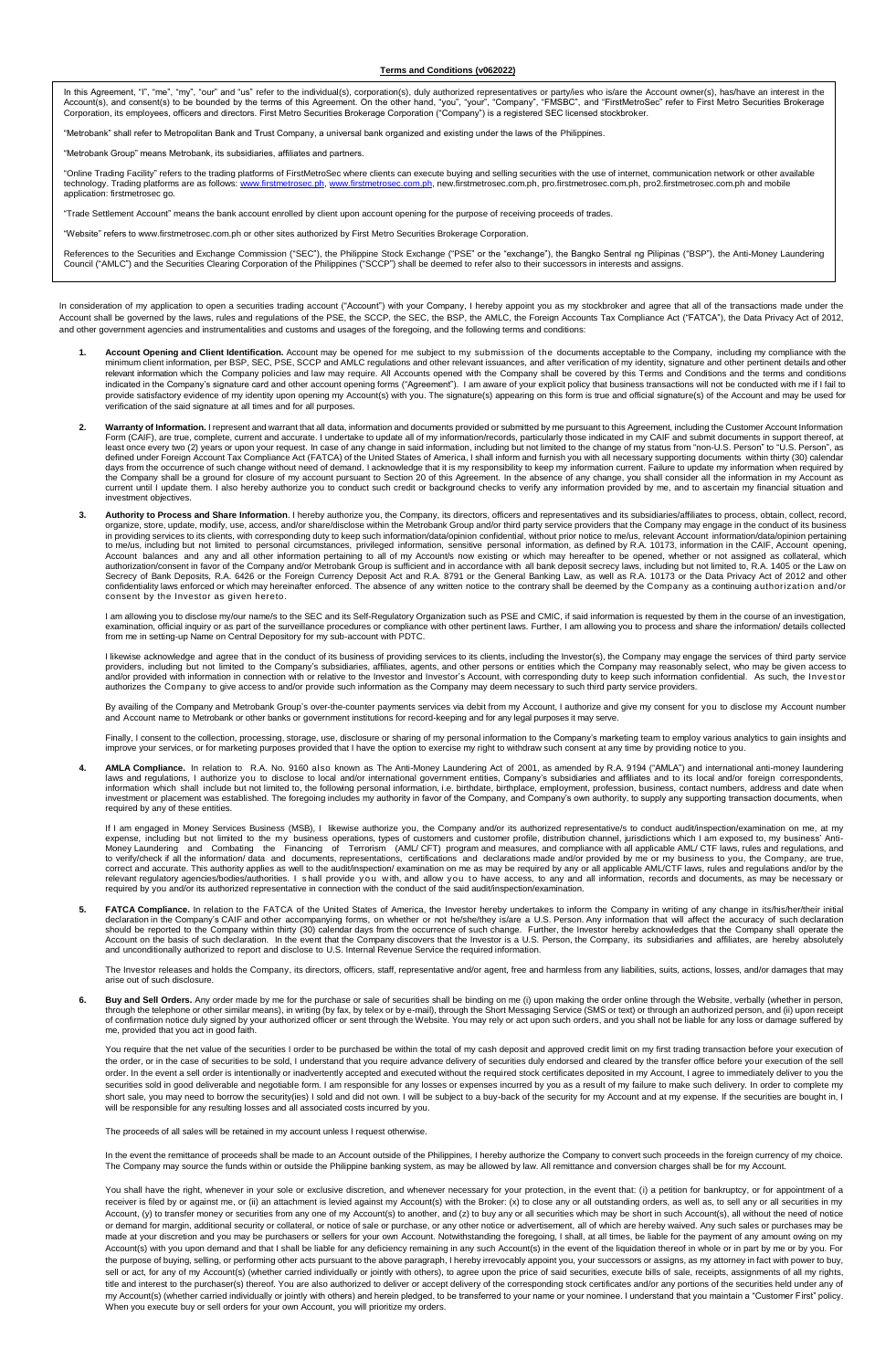- **7. Fees and Charges**. I agree to pay the then current fees and charges upon my purchase and sale of securities. In case of remittance of proceeds overseas, I also agree to pay additional service<br>fees. I acknowledge and ag
- 8. Trading Periods. I understand that currently, the PSE pre-open period is from 9:00 a.m. to 9:29 a.m., that the trading session is from 9:30 a.m. to 11:59 a.m., with a market recess from 12:00<br>p.m. to 1:00 p.m., and the on a first-come-first-served basis.
- **9. Risks**.
- a. General Risk Warning. I am aware that THE PRICE OF SECURITIES CAN AND DOES FLUCTUATE, AND ANY INDIVIDUAL SECURITY MAY EXPERIENCE UPWARD OR<br>DOWNWARD MOVEMENTS, AND MAY EVEN BECOME VALUELESS. THERE IS AN INHERENT RISK THA **AS A RESULT OF BUYING AND SELLING SECURITIES.**

I understand that past performance is not a guide to future performance.

I understand that there is extra risk of losing money when investing in high risk securities. High risk securities are securities of companies with neither a track record of profitability nor any obligation to forecast future probability. There may be risks arising out of the emerging nature of such companies and the business sectors or countries in which these<br>companies operate. High Risks are also associa

I agree that there are potential risks of investing in high risk securities and I should make the decision to invest only after due and careful consideration. The greater risk profile and other characteristics of high risk securities means that the market therein may be more suited to professional and other sophisticated investors.

I understand that there is a risk that high risk securities may be susceptible to higher market volatility compared to securities traded on the main board of the Philippine Stock<br>Exchange, such as but not limited to stocks securities.

- b. Prudence Required. I understand that the risk disclosures do not purport to disclose all the risks and other significant aspects of investing in these securities. I should undertake<br>my own research and study on the trad
- c. Professional Advice. I acknowledge that I should seek professional advice if I am uncertain of, or have not understood any aspect of this risk disclosure statement or the nature<br>of risks involved in trading of high risk
- d. Risk Responsibility. I acknowledge that I have ultimate decision-making authority over my investments in the account and that all orders are based upon my own investment<br>decision. I am solely responsible for all orders
- 10. Confirmations, Account Statements and Other Notices. I agree to accept confirmation of purchases and sales, and receive statements of my Account and other Account information and<br>related documents through my SMS-enable
- 11. Settlements. It is agreed that all securities purchased will be settled not later than 11:00 a.m. of the third trading day after transaction date, or the Settlement Date It is further agreed that<br>interest charges at th responsible for all of my orders, including any orders which exceed available funds in my Account. If full funds are not available in the Account and an order is processed, my payment via online<br>facility, wire, personal ch

In case of remittance of proceeds to an Account outside of the Philippines, I acknowledge and agree that the remittance advise of the Company that the funds are with my custodian bank will<br>be full compliance with the provi

You will receive dividends on my behalf, and will credit my Account or issue a check within 30 days after the payable dates. I will be notified of any subscription rights received by you for my<br>Account. I agree that all of

- **12. Online Trading Facility**. The Terms and Conditions for the Online Trading Facility are incorporated by reference herein and are made an integral part of the general Terms and Conditions as if fully set forth herein:
	- a. I acknowledge that the Online Trading Facility and the Website, including the software and other contents thereof, are proprietary to you. I warrant and undertake that I shall not nor attempt to tamper with, modify, decompile, reverse engineer or otherwise alter in any way, or attempt to gain unauthorized access to any part of the Online Trading Facility or<br>Website or any of the contents thereof. I
	- b. I agree that, as a condition of using your Online Trading Facility, I shall notify you within twenty-four (24) hours if:
		- (1) I placed an instruction through the Online Trading Facility and I do not receive an accurate acknowledgement, in any acceptable form, of my instruction or its execution;<br>(2) I receive acknowledgement, in any accepta
		-
		-

I acknowledge and agree that if I fail to immediately notify you when any of the above situations occur, you will not have any liability to me, or to any other person whose claim arises from me.

- I acknowledge that I am solely responsible for any and all orders placed electronically in my Account(s). Any investment decision that I make or investment strategy that I utilize is done so at my sole discretion and at my own risk. I understand that you provide no tax, legal or investment advice of any kind, nor give advice or offer any opinion with respect<br>to the nature, potential value or suitabi against any liability, costs or damages arising out of claims or suits based upon or relating to such access and use.
- d. I am responsible for knowing the rights and terms of all securities in my Account(s) and for monitoring the occurrence of any reorganizations or other events (e.g. warrants, stock<br>splits and reverse stock splits) involv
- e. For expediency, I understand that I have an option to open a Trade Settlement Account with Metrobank and enroll in the Metrobank Online Banking facility. In the event that I<br>have an existing deposit Account with Metroba
- f. I hereby authorize you to automatically debit my Trade Settlement Account as and when I purchase securities through you, or whenever I have any other amounts owing to you, in such amounts as may be necessary to fully settle my Account(s) with you, including without limitation the purchase price of securities purchased, commissions, taxes and other applicable fees, costs, levies or duties.
- g. In case the deposit account I have designated as a Trade Settlement Account is a joint "or" account, I shall not hold you and/or the settlement bank liable for any action made by<br>the other party in a joint "or" settleme
- h. I understand that I will be allowed to purchase equities, fixed income securities, mutual funds or other products, up to the amount in my Trade Settlement Account and any clear<br>funds I have with First Metro Securities. funds/other product sell transactions, cash dividends, maturities, etc.
- i. I shall abide by the internal procedural policy of my settlement bank with regard to posting priority of bank transactions to my designated Trade Settlement .
- j. I understand and agree that you have the sole discretion to restrict trading on my Online Trading Facility or to cancel the same, at any time and without need of prior notice to me.
- k. I understand that you will not be responsible for the accessibility of, transmission quality, outages to, or malfunction of any telephone circuits, computer hardware or software (including viruses and bugs) or related/incidental problems.
- l. I agree that you shall not be liable for my inability to use the Online Trading Facility or for the access of the Website due to any unauthorized actions or transactions using my customer ID and password, or for any other cause beyond your control.
- m. I agree that you reserve the right to suspend service and deny access to the Online Trading Facility, without prior notice, during scheduled or unscheduled system maintenance,<br>repairs and upgrades. I also agree that you
- n. I understand that the Internet service for the Online Trading Facility is provided on a best-efforts basis by third party Service Providers. Since you are not the provider of the Internet Service, you shall not be liable for performance, acts, or omission of the said Internet service. Reasonable care and diligence has been taken by you in the choice of your<br>Service Providers for the Online Trading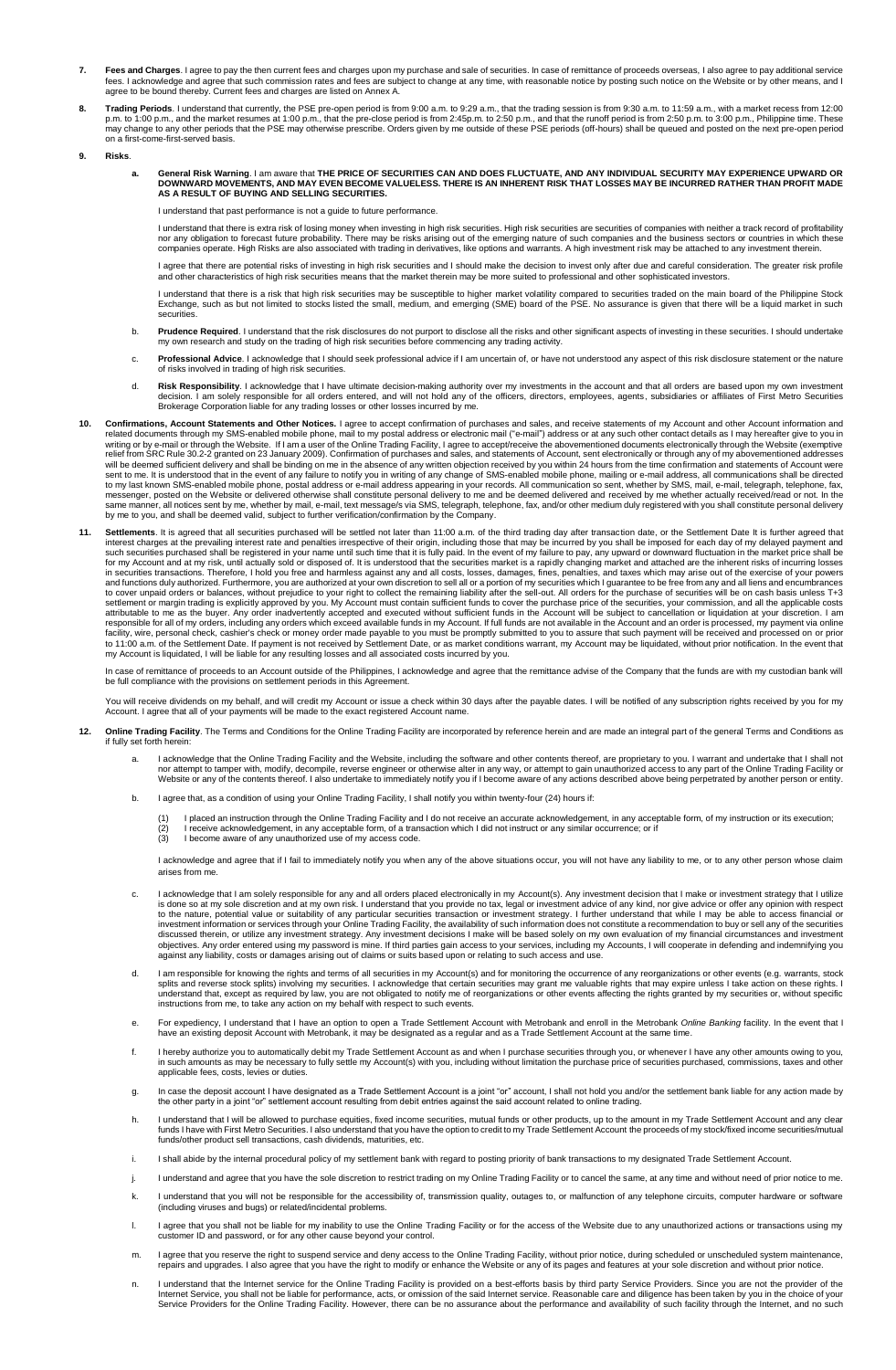assurance is hereby made, and no assurance shall be deemed to have been made by you by virtue hereof.

- o. I understand that entering an order with you, including market orders, does not guarantee execution of the order, and I agree that you shall not be responsible for any order that is not execution some that is not execut matched up or executed. During market hours, it is rarely possible to cancel my market order as market orders are subject to immediate execution. I will not assume that any<br>order has been executed or cancelled until I have place.
- p. For use of the Online Trading Facility, I will create a password to enable me to place orders and access Account information through the Website. I am the sole and exclusive owner and the only authorized user of such pa become aware of any loss, theft or unauthorized use of my password and Account number; or any failure by me to receive a message from you indicating that an order was<br>received and executed; or any failure by me to receive password will be sent to my registered email address. I will immediately change this password upon receipt.
- q. You will accept any amendments to my Account profile as requested by me through my registered email address.
- The risks attendant to the use of the Online Trading Facility shall be for my Account in as much as the use of the Online Trading Facility is electronically and system generated. I<br>authorize you to make transactions in acc
- s. I understand that the PSE Data is copyright-protected. I agree not to frame or deep/direct link any information/webpage taken from the Website. This includes all information<br>available to me before and after logging on t
- 13. Collateral. Any and all securities or contracts relating thereto, now or hereafter held or carried by you in any of my account(s) (either individually or jointly with others), are to be held by you as<br>security or colla transfer moneys or securities from any one account(s) to another when in your sole and exclusive judgment, such transfer may be necessary; and all such securities and commodities may,<br>from time to time, and without notice
- **14.** Inactive or Dormant Account. At your sole discretion, you may impose charges, amount of which is reasonable, against my Account to cover maintenance costs in the event that my Account is dashified as Inactive, or has
- **15. Void Transaction.** You are authorized to void this contract without prior notice or to cease contracting business with me for reasons including, but not limited to, my delinquency in settling nts or failure to deliver shares sold within prescribed deadlines
- 16. Joint Account ("and" Account) and Joint and Several ("or" Account). Subject to your policies, if I, the undersigned, shall consist of more than one person, the obligations and liabilities<br>Shall be joint and several. Fa

Each party to a ioint and several "or" account is a principal, with joint and several liability and is privileged to operate same separately and independently of the other and to withdraw all funds, assets and securities unless otherwise specified in writing by the parties to such joint and several account.

Each party to a joint and several "or" account hereby grants authority to the other party to transact, endorse and accept on behalf of each other, money, securities and other assets of every kind, which are originally in the sole name of one party, and after which shall become common fund of such joint and several account.

- a. All money, securities, and other assets of every kind payable or deliverable under joint account may in the event of death be paid or delivered to the survivor (as joint tenant) and it is<br>hereby authorized that same be
- b. Any joint owner without right of survivorship account as specified agrees that, upon the death or disability of either party, the survivor shall immediately provide written notice of such<br>event to you within twenty-four You shall be held harmless and free from any liability by reason of your compliance with any notice or direction mentioned in this paragraph.

If I hold this Securities Account jointly with another individual(s) under an "and" arrangement, I understand and agree that the instruction, signature and written conformity of all the other<br>members of my Securities Accou

- **17.** Indemnification. I hereby release and hold you, the Company, its directors, officers and staff and/or Metrobank Group, its directors, officers and staff, free and harmless from any liabilities, suits, actions, losses
- Liability on Phishing, Spoofing and Pharming. I understand that my Account may be compromised through phishing/spoofing/pharming that will enable unauthorized person(s) to withdraw money/transfer fund from my Account. I acknowledge my indispensable role in protecting myself from becoming a victim of phishing/spoofing/pharming. In view thereof, I undertake not to<br>disclose to anyone my account through

l agree that I shall be held wholly and solely liable for any and all withdrawals from my account using my Account information through phishing/spoofing/pharming (or similar cyber-crimes).<br>I further agree to indemnify and

19. Authority To Hold/Debit/Freeze the Account/s. I understand and agree that you, the Company, may be authorized by a lawful order of a competent court or freeze order from regulatory agency,<br>without notice to or prior co

In case the Company receives any information or notice of any conflict among the Account holders, authorized signatories, officers, directors, shareholders and/or other persons claiming interest, involving the Account, I agree that the Company may freeze/hold the Account until it is satisfied that the conflict has been resolved judicially or extra-judicially or is in receipt of a<br>court order directing the

**20.** Closing of Accounts. I hereby authorize the Company to close any of my Accounts, without need of prior notice to and consent from me, in case my Account is misrepresented matters concerning my identity, nature of bus

=<br>In an event of closure or termination by reason of my misrepresentation, the Company shall issue a cashier's check for the balance of my Account. In an event of closure by reason of<br>illegal activities, the Company shall

However, in case of a Company-initiated closure due to, but not limited to, opening of fictitious Account, submission of falsified/fake documents, misrepresentation, etc., the Company shal<br>be entitled to hold the release o Account.

21. Overcredit, Erroneous Credit, Failure to Debit, etc. I acknowledge that in case of overcredit, erroneous credit, failure to debit, misposting, or any error in transaction involving any amount,<br>(any and all of which sha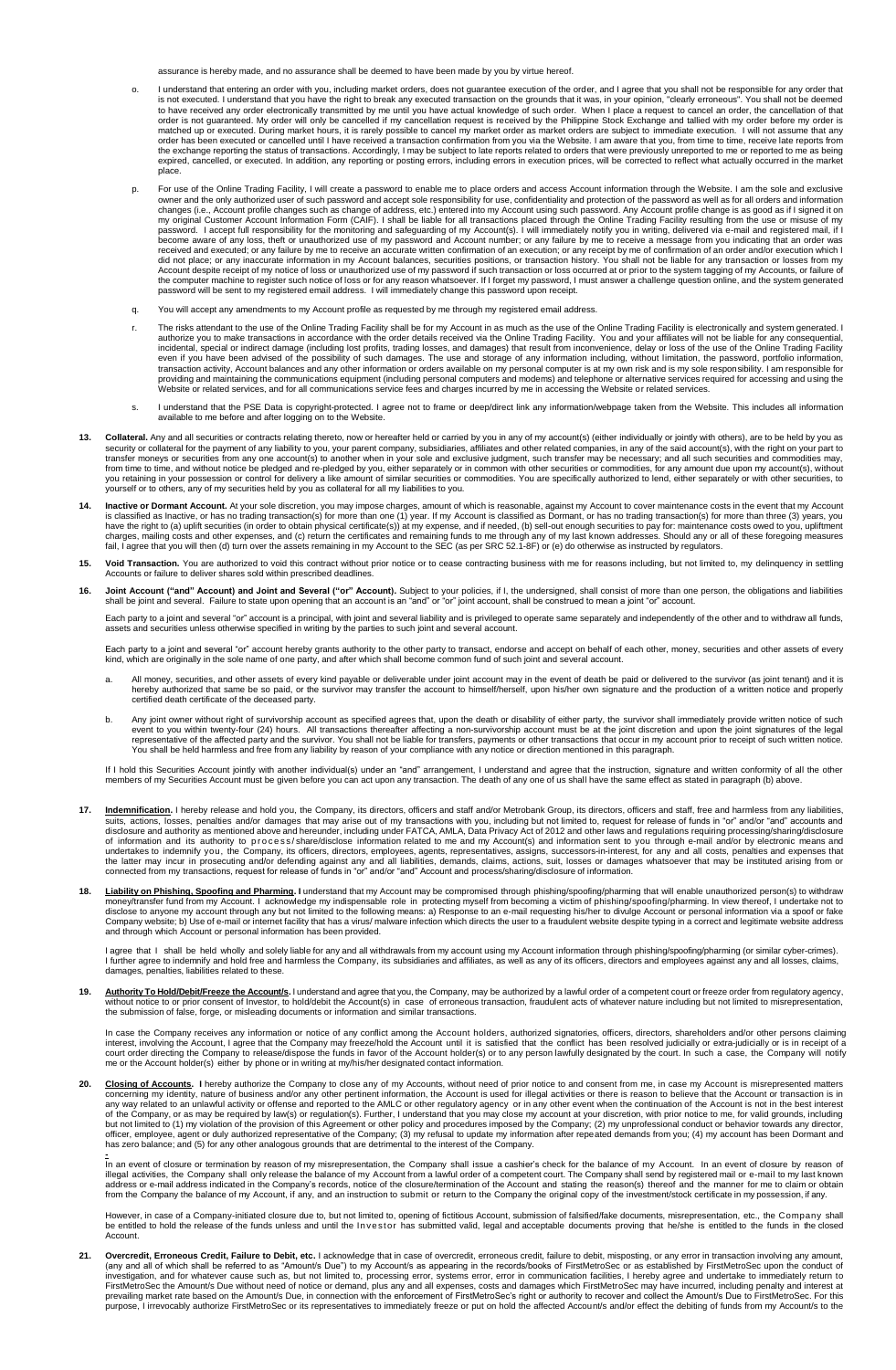extent of the Amount/s Due, without need of further act and deed, and without FirstMetroSec or its representatives incurring any liability as a consequence thereof. This is without prejudice to<br>the exercise by FirstMetroSe or conversion with intent to defraud on my part.

- 22. Force Majeure. I agree that you will not be liable to me for any delay or failure to perform any obligation on your part, or for any loss or damage caused directly or indirectly by any condition or circumstance over wh of any civil authority, or other causes beyond your control.
- 23. Death. If you, in the event of death of either party to my common Account, and in reliance upon this instrument, deal with or in any manner pay, deliver to, credit or trust either party to such common Account, any and all deeds and things done or suffered by or for either party to such account or in their names and on their behalf shall, as to you, be binding upon the parties to such<br>common Account, their represe subject to your policies
- 24. Litigation. It is agreed that in the event of any controversy or litigation arising out of this Agreement, your books shall be final and conclusive evidence of the amount due to you. You shall be the amount due to you.
- 25. Invalidity. If any provision in this agreement shall be held unenforceable by any court or self-regulatory agency, the invalidity shall be limited to such provision while other remaining provisions shall not in any way be affected.
- 26. Revocation. This agreement shall continue until a signed notice of revocation is received by me or from me, and in the case of such revocation, it shall continue to be effective as to transactions<br>entered into prior th and my ability to trade. The closing of an account will not affect the rights and/or obligations of either party incurred prior to the date that the account is closed.
- 27. Amendment. You shall be entitled to modify the terms of this Agreement, in whole or in part, with advance notice through the Online Trading Facility or in writing. Reference to these "Terms and Conditions" and to any particular condition, in these "Terms and Conditions" shall be interpreted to mean these Terms and Conditions or that particular condition respectively, as changed<br>from time to time in accordance to manifest or register my objection to the change(s) in writing within thirty (30) days from receipt of the notice or knowledge of the change(s) shall be deemed to constitute acceptance of such changes.

**28. Customer Complaints**. For any concern/ complaint on my account, the Company can be reached through the following:

Customer Hotline: (632) 859-0600 E-mail: cu

- The Company shall then conduct an investigation in accordance with its established procedures and shall notify me of its findings. The findings of the Company shall be final and conclusive.
- 29. Effectivity. This Agreement shall take effect upon the date of signing, as indicated below. This Agreement shall inure in favor of your successors and assigns and shall continue until a signed notice of revocation is received.

I shall be deemed to have read, understood and agreed to be bound by these Terms and Conditions.

CONFORME:

**\_\_\_\_\_\_\_\_\_\_\_\_\_\_\_\_\_\_\_\_\_\_\_\_\_\_\_\_\_\_\_\_\_ \_\_\_\_\_\_\_\_\_\_\_\_\_\_\_\_\_\_\_\_\_\_\_\_\_\_\_\_\_\_\_\_\_ \_\_\_\_\_\_\_\_\_\_\_\_\_\_\_\_\_\_\_\_\_ Customer Signature over Printed Name Customer Signature over Printed Name Date**